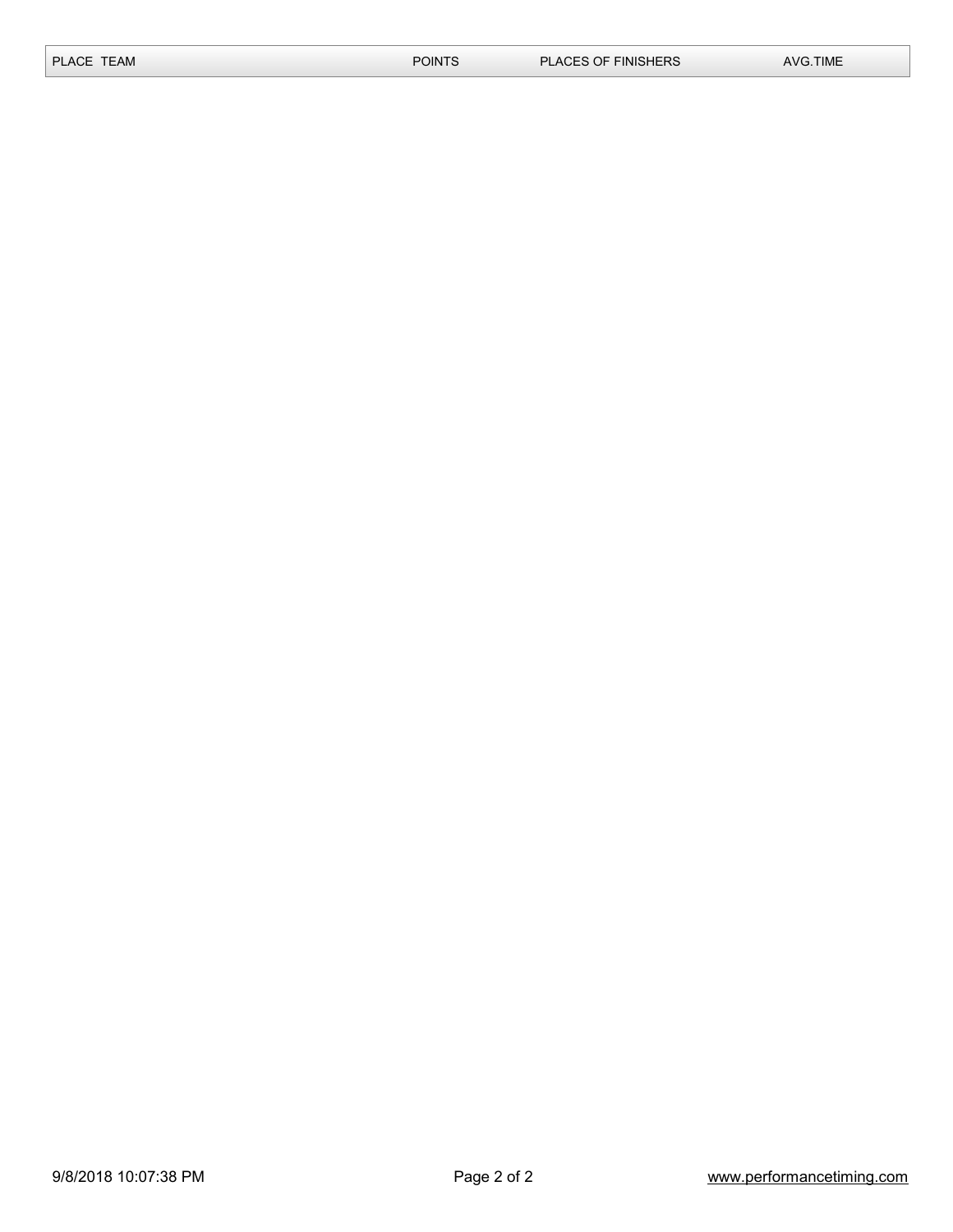Varsity Girls

Overall Results : Varsity Girls Female

| Pos          | No   | Name                   | Team                     | Grade | Time       | Team<br><b>Position</b> | Team<br><b>Points</b> | Pace         |
|--------------|------|------------------------|--------------------------|-------|------------|-------------------------|-----------------------|--------------|
| $\mathbf{1}$ | 748  | <b>Roisin Willis</b>   | <b>Stevens Point</b>     | 9     | 00:18:53.2 | 1                       | 1                     | 6:05 min/m   |
| 2            | 304  | Jada Beacom            | Iola-Scandinavia         | 12    | 00:19:50.3 | 1                       | $\overline{2}$        | $6:23$ min/m |
| 3            | 263  | Marissa Ellenbecker    | Edgar                    | 11    | 00:19:59.9 | 1                       | 3                     | $6:27$ min/m |
| 4            | 1106 | <b>Willow Sering</b>   | Wisconsin Rapids Lincoln | 11    | 00:20:00.7 | 1                       | 4                     | $6:27$ min/m |
| 5            | 741  | Grace Belson           | <b>Stevens Point</b>     | 12    | 00:20:18.0 | $\mathbf{2}$            | 5                     | $6:32$ min/m |
| 6            | 1101 | <b>Faith Dix</b>       | Wisconsin Rapids Lincoln | 11    | 00:20:24.2 | $\mathbf 2$             | 6                     | $6:34$ min/m |
| 7            | 206  | Malorie Schmoll        | <b>DC</b> Everest        | 12    | 00:20:27.6 | 1                       | 7                     | $6:36$ min/m |
| 8            | 565  | Krista Baumgartner     | Neenah                   | 12    | 00:20:36.8 | 1                       | 8                     | $6:38$ min/m |
| 9            | 423  | Eliana Kanitz          | Marshfield               | 9     | 00:20:43.2 | 1                       | 9                     | $6:41$ min/m |
| 10           | 667  | <b>Bethany Stacey</b>  | Port Washington          | 10    | 00:20:50.7 | 1                       | 10                    | $6:43$ min/m |
| 11           | 712  | Jordan Zdroik          | Rosholt                  | 11    | 00:20:56.8 | 1                       | 11                    | $6:45$ min/m |
| 12           | 1105 | Sarah Price            | Wisconsin Rapids Lincoln | 10    | 00:21:04.8 | 3                       | 12                    | $6:48$ min/m |
| 13           | 742  | Sara Hopper            | <b>Stevens Point</b>     | 10    | 00:21:11.3 | 3                       | 13                    | $6:50$ min/m |
| 14           | 743  | Autumn Itzen           | <b>Stevens Point</b>     | 9     | 00:21:17.8 | 4                       | 14                    | $6:52$ min/m |
| 15           | 133  | Jada Donaldson         | <b>Beaver Dam</b>        | 11    | 00:21:19.0 | 1                       | 15                    | $6:52$ min/m |
| 16           | 96   | McKenna Zieher         | Auburndale               | 9     | 00:21:21.2 | 1                       | 16                    | $6:53$ min/m |
| 17           | 207  | Hanna Stuedemann       | <b>DC</b> Everest        | 10    | 00:21:23.8 | 2                       | 17                    | $6:54$ min/m |
| 18           | 911  | Abby Wampfler          | Verona Area              | 11    | 00:21:25.3 | 1                       | 18                    | $6:54$ min/m |
| 19           | 909  | Emma Petta             | Verona Area              | 9     | 00:21:26.5 | 2                       | 19                    | $6:55$ min/m |
| 20           | 744  | Emelia Johnson         | <b>Stevens Point</b>     | 9     | 00:21:27.9 | 5                       | 20                    | $6:55$ min/m |
| 21           | 988  | McKenna Taylor         | Wausau East              | 11    | 00:21:30.6 | 1                       | 21                    | $6:56$ min/m |
| 22           | 910  | Leah Remiker           | Verona Area              | 11    | 00:21:32.5 | 3                       | 22                    | $6:56$ min/m |
| 23           | 706  | <b>Taylor Krogwold</b> | Rosholt                  | 12    | 00:21:33.7 | $\mathbf{2}$            | 23                    | $6:57$ min/m |
| 24           | 908  | Anna Knueve            | Verona Area              | 10    | 00:21:36.7 | 4                       | 24                    | $6:58$ min/m |
| 25           | 495  | Liz Schmidt            | Merrill                  | 9     | 00:21:37.4 | 1                       | $5$                   | $6:58$ min/m |
| 26           | 906  | Lucinda Bakken         | Verona Area              | 11    | 00:21:37.7 | 5                       | 25                    | $6:58$ min/m |
| 27           | 1022 | Grace Albee            | Wausau West              | 9     | 00:21:39.6 | 1                       | 26                    | $6:59$ min/m |
| 28           | 496  | Dalie Thomas           | Merrill                  | 12    | 00:21:39.8 | $\mathbf{2}$            | $5$                   | $6:59$ min/m |
| 29           | 132  | Mariah Alvarez         | Beaver Dam               | 10    | 00:21:39.9 | 2                       | 27                    | 6:59 min/m   |
| 30           | 907  | Jamie Hogan            | Verona Area              | 11    | 00:21:41.8 | 6                       | 28                    | 6:59 min/m   |
| 31           | 570  | Paige Larson           | Neenah                   | 12    | 00:21:42.0 | 2                       | 29                    | 7:00 min/m   |
| 32           | 90   | Isabella Jewell        | Auburndale               | 12    | 00:21:43.5 | 2                       | 30                    | 7:00 min/m   |
| 33           | 912  | Lucy Waschbusch        | Verona Area              | 12    | 00:21:44.0 | 7                       | 31                    | 7:00 min/m   |
| 34           | 42   | Dylan Werachowski      | Amherst                  | 9     | 00:21:44.7 | 1                       | 32                    | 7:00 min/m   |
| 35           | 419  | <b>Bailey Bauer</b>    | Marshfield               | 10    | 00:21:44.7 | 2                       | 33                    | 7:00 min/m   |
| 36           | 1026 | Rachel Jaworski        | Wausau West              | 10    | 00:21:45.7 | 2                       | 34                    | 7:01 min/m   |
| 37           | 610  | Annalise Callaghan     | Northland Pines          | 12    | 00:21:48.9 | 1                       | 35                    | 7:02 min/m   |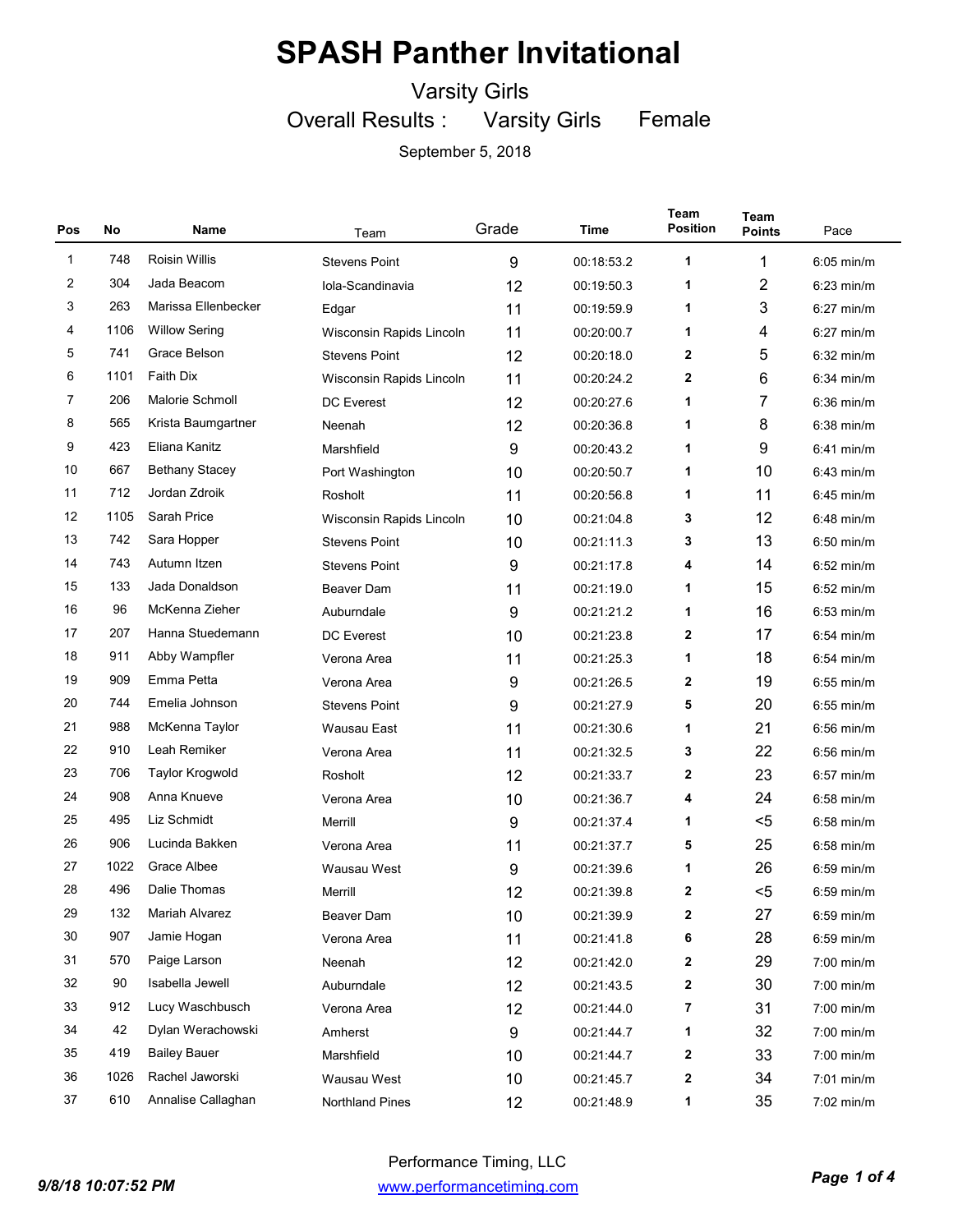Varsity Girls

Overall Results : Varsity Girls

Female

| Pos | No   | Name                | Team                 | Grade | Time       | Team<br><b>Position</b> | Team<br><b>Points</b> | Pace                 |
|-----|------|---------------------|----------------------|-------|------------|-------------------------|-----------------------|----------------------|
| 38  | 138  | Rachel Uhrich       | <b>Beaver Dam</b>    | 12    | 00:21:50.5 | 3                       | 36                    | 7:02 min/m           |
| 39  | 663  | Jill Cavanaugh      | Port Washington      | 12    | 00:21:51.6 | 2                       | 37                    | $7:03$ min/m         |
| 40  | 1023 | Isabella D'Burke    | Wausau West          | 12    | 00:21:52.2 | 3                       | 38                    | $7:03$ min/m         |
| 41  | 568  | Vanessa Kuenzi      | Neenah               | 12    | 00:21:54.8 | 3                       | 39                    | $7:04$ min/m         |
| 42  | 93   | Macie Schmeiser     | Auburndale           | 11    | 00:21:56.7 | 3                       | 40                    | $7:04$ min/m         |
| 43  | 569  | Lydia Larsen        | Neenah               | 12    | 00:21:59.2 | 4                       | 41                    | $7:05$ min/m         |
| 44  | 572  | Grace Rogers        | Neenah               | 11    | 00:22:00.1 | 5                       | 42                    | $7:05$ min/m         |
| 45  | 135  | Hannah Hallman      | <b>Beaver Dam</b>    | 10    | 00:22:01.0 | 4                       | 43                    | $7:06$ min/m         |
| 46  | 422  | Meghan Jaeger       | Marshfield           | 9     | 00:22:01.2 | 3                       | 44                    | $7:06$ min/m         |
| 47  | 668  | Mira Stimac         | Port Washington      | 10    | 00:22:02.7 | 3                       | 45                    | $7:06$ min/m         |
| 48  | 134  | Corey Gundert       | <b>Beaver Dam</b>    | 9     | 00:22:03.0 | 5                       | 46                    | $7:06$ min/m         |
| 49  | 747  | Madelyn Schneider   | <b>Stevens Point</b> | 12    | 00:22:03.7 | 6                       | 47                    | $7:07$ min/m         |
| 50  | 531  | Kate Fitzgerald     | Mosinee              | 9     | 00:22:07.4 | 1                       | 48                    | $7:08$ min/m         |
| 51  | 633  | Grace Engebretson   | Pacelli              | 12    | 00:22:10.4 | 1                       | 49                    | $7:09$ min/m         |
| 52  | 204  | Kaylie Lyga         | <b>DC</b> Everest    | 11    | 00:22:16.1 | 3                       | 50                    | $7:11$ min/m         |
| 53  | 95   | Erricka Zenner      | Auburndale           | 10    | 00:22:16.5 | 4                       | 51                    | $7:11$ min/m         |
| 54  | 746  | Josie Reeve         | <b>Stevens Point</b> | 9     | 00:22:18.2 | 7                       | 52                    | $7:11$ min/m         |
| 55  | 425  | Kairi Kim           | Marshfield           | 9     | 00:22:19.7 | 4                       | 53                    | $7:12 \text{ min/m}$ |
| 56  | 709  | Jenna Trzebiatowski | Rosholt              | 11    | 00:22:23.0 | 3                       | 54                    | $7:13$ min/m         |
| 57  | 530  | Olivia Donohue      | Mosinee              | 10    | 00:22:24.5 | 2                       | 55                    | $7:13$ min/m         |
| 58  | 38   | Nicole Eiden        | Amherst              | 9     | 00:22:27.5 | $\mathbf{2}$            | 56                    | $7:14$ min/m         |
| 59  | 666  | Emma Goodman        | Port Washington      | 10    | 00:22:27.8 | 4                       | 57                    | $7:14$ min/m         |
| 60  | 136  | Morgan Kuhl         | <b>Beaver Dam</b>    | 12    | 00:22:28.6 | 6                       | 58                    | $7:15$ min/m         |
| 61  | 1025 | Alex Galang         | Wausau West          | 10    | 00:22:31.1 | 4                       | 59                    | $7:15$ min/m         |
| 62  | 533  | Allison Kordus      | Mosinee              | 10    | 00:22:34.2 | 3                       | 60                    | $7:16$ min/m         |
| 63  | 37   | <b>Lindsay Dose</b> | Amherst              | 12    | 00:22:35.2 | 3                       | 61                    | $7:17$ min/m         |
| 64  | 583  | Kira Fritsch        | Neenah               | 9     | 00:22:38.6 | 6                       | 62                    | $7:18$ min/m         |
| 65  | 571  | Rebecca Marsh       | Neenah               | 9     | 00:22:42.9 | 7                       | 63                    | $7:19$ min/m         |
| 66  | 1027 | Lizzy Mikulich      | Wausau West          | 11    | 00:22:45.4 | 5                       | 64                    | 7:20 min/m           |
| 67  | 566  | Elliana King        | Neenah               | 10    | 00:22:48.2 | 8                       | >7                    | 7:21 min/m           |
| 68  | 92   | Vanessa Mitchell    | Auburndale           | 11    | 00:22:49.6 | 5                       | 65                    | $7:21$ min/m         |
| 69  | 534  | Allie Kukuczka      | Mosinee              | 9     | 00:22:54.1 | 4                       | 66                    | 7:23 min/m           |
| 70  | 1028 | Alivia Rass         | Wausau West          | 11    | 00:22:55.5 | 6                       | 67                    | $7:23$ min/m         |
| 71  | 1029 | Rachel Trevino      | Wausau West          | 12    | 00:22:58.4 | 7                       | 68                    | 7:24 min/m           |
| 72  | 91   | Jordyn Karl         | Auburndale           | 9     | 00:23:03.3 | 6                       | 69                    | 7:26 min/m           |
| 73  | 814  | Jayden Jones        | <b>Stevens Point</b> | 11    | 00:23:07.4 | 8                       | >7                    | 7:27 min/m           |
| 74  | 137  | Aleiah Pillsbury    | Beaver Dam           | 10    | 00:23:09.1 | $\overline{\mathbf{r}}$ | 70                    | 7:28 min/m           |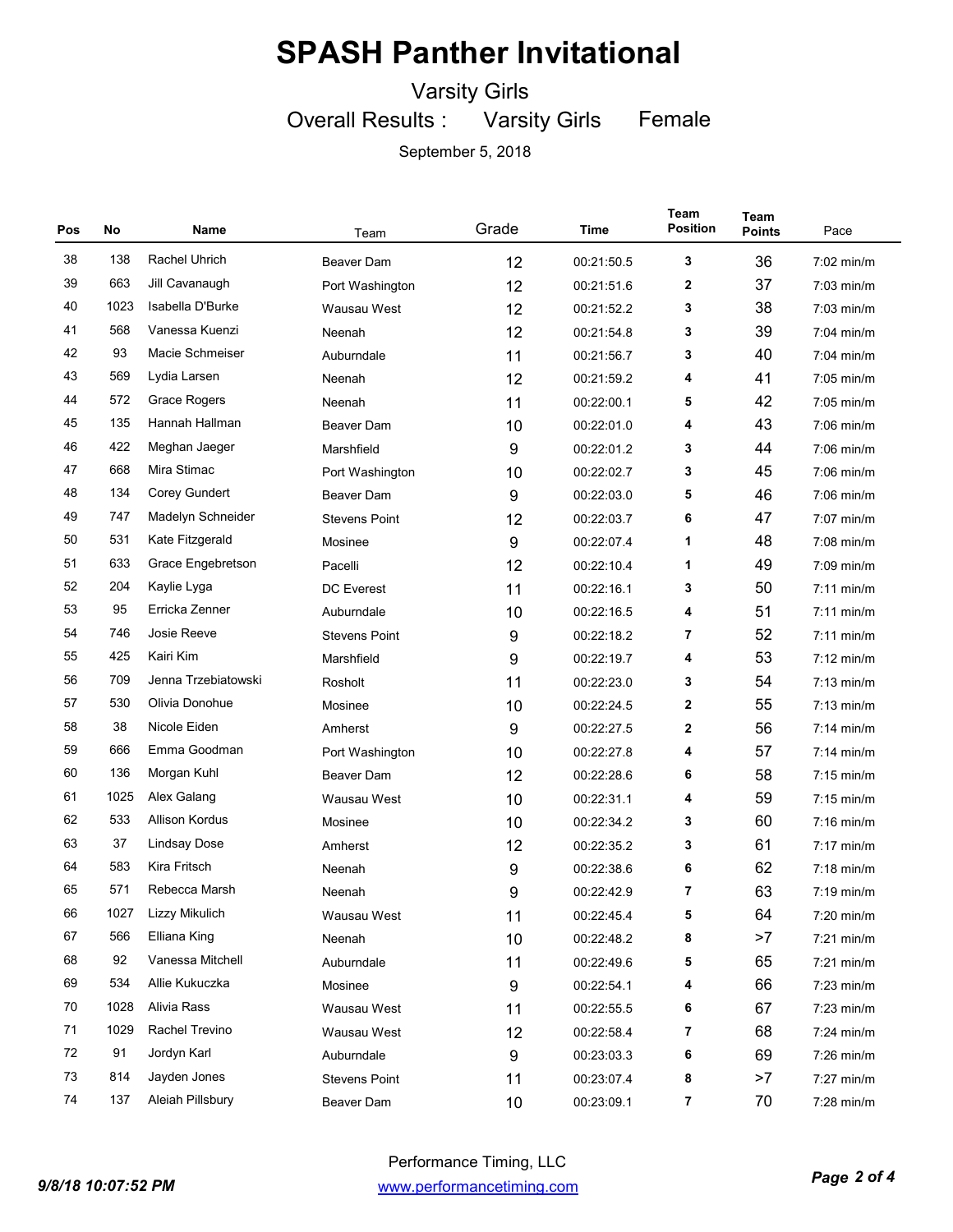Varsity Girls

Overall Results : Varsity Girls Female

| Pos | No   | Name                   | Team                     | Grade | Time       | <b>Team</b><br><b>Position</b> | Team<br><b>Points</b> | Pace         |
|-----|------|------------------------|--------------------------|-------|------------|--------------------------------|-----------------------|--------------|
| 75  | 40   | Rebecca Ostrowski      | Amherst                  | 12    | 00:23:11.0 | 4                              | 71                    | $7:28$ min/m |
| 76  | 421  | Allie Geiger           | Marshfield               | 10    | 00:23:12.1 | 5                              | 72                    | $7:29$ min/m |
| 77  | 94   | <b>Taylor Stanton</b>  | Auburndale               | 11    | 00:23:20.5 | 7                              | 73                    | $7:31$ min/m |
| 78  | 262  | <b>Rachel Brewster</b> | Edgar                    | 10    | 00:23:23.9 | 2                              | 74                    | $7:32$ min/m |
| 79  | 635  | Maya Kunze             | Pacelli                  | 10    | 00:23:26.2 | 2                              | 75                    | $7:33$ min/m |
| 80  | 536  | Gabi Lewens            | Mosinee                  | 11    | 00:23:27.3 | 5                              | 76                    | $7:33$ min/m |
| 81  | 705  | Logan Krogwold         | Rosholt                  | 10    | 00:23:28.6 | 4                              | 77                    | $7:34$ min/m |
| 82  | 201  | Paige Edwards          | <b>DC</b> Everest        | 12    | 00:23:29.3 | 4                              | 78                    | 7:34 min/m   |
| 83  | 205  | Emma Radies            | <b>DC</b> Everest        | 10    | 00:23:30.4 | 5                              | 79                    | $7:34$ min/m |
| 84  | 711  | McKenna Wierzba        | Rosholt                  | 9     | 00:23:31.6 | 5                              | 80                    | 7:35 min/m   |
| 85  | 305  | Makenna Brown          | Iola-Scandinavia         | 12    | 00:23:31.8 | 2                              | 81                    | 7:35 min/m   |
| 86  | 89   | Annalise Jewell        | Auburndale               | 10    | 00:23:33.5 | 8                              | >7                    | $7:35$ min/m |
| 87  | 532  | <b>Hannah Fliss</b>    | Mosinee                  | 11    | 00:23:35.5 | 6                              | 82                    | $7:36$ min/m |
| 88  | 202  | Emma Hessil            | DC Everest               | 10    | 00:23:36.2 | 6                              | 83                    | $7:36$ min/m |
| 89  | 203  | Lily Kowal             | <b>DC</b> Everest        | 11    | 00:23:37.2 | 7                              | 84                    | $7:37$ min/m |
| 90  | 39   | Kate Omernik           | Amherst                  | 10    | 00:23:38.2 | 5                              | 85                    | $7:37$ min/m |
| 91  | 982  | Saylee Crawford        | Wausau East              | 10    | 00:23:38.4 | 2                              | 86                    | $7:37$ min/m |
| 92  | 665  | Molly Fhyrlund         | Port Washington          | 12    | 00:23:39.8 | 5                              | 87                    | 7:38 min/m   |
| 93  | 208  | Val Thompson           | <b>DC</b> Everest        | 12    | 00:23:45.0 | 8                              | >7                    | $7:39$ min/m |
| 94  | 1024 | <b>Grace Edwards</b>   | Wausau West              | 10    | 00:23:47.8 | 8                              | >7                    | $7:40$ min/m |
| 95  | 1102 | Jessica Leow           | Wisconsin Rapids Lincoln | 10    | 00:23:48.0 | 4                              | 88                    | 7:40 min/m   |
| 96  | 8    | Arran David            | Adams-Friendship         | 10    | 00:23:58.0 | 1                              | 89                    | 7:43 min/m   |
| 97  | 426  | Reese Scheibe          | Marshfield               | 10    | 00:23:58.4 | 6                              | 90                    | 7:44 min/m   |
| 98  | 535  | Adalyn Lehman          | Mosinee                  | 9     | 00:24:02.0 | 7                              | 91                    | 7:45 min/m   |
| 99  | 494  | Anika Bartz            | Merrill                  | 9     | 00:24:03.1 | 3                              | $<$ 5                 | $7:45$ min/m |
| 100 | 938  | Karina Lisogor         | Waupaca                  | 12    | 00:24:05.6 | 1                              | $5$                   | 7:46 min/m   |
| 101 | 265  | Maria Hakel            | Edgar                    | 9     | 00:24:11.1 | 3                              | 92                    | $7:48$ min/m |
| 102 | 636  | Jenna Stolt            | Pacelli                  | 10    | 00:24:11.1 | 3                              | 93                    | 7:48 min/m   |
| 103 | 420  | Leah Brown             | Marshfield               | 10    | 00:24:16.3 | 7                              | 94                    | 7:49 min/m   |
| 104 | 983  | Ruby Fischer           | Wausau East              | 10    | 00:24:20.9 | 3                              | 95                    | 7:51 min/m   |
| 105 | 73   | Sam Nelson             | Assumption               | 10    | 00:24:25.0 | 1                              | $5$                   | 7:52 min/m   |
| 106 | 529  | Maci Barabas           | Mosinee                  | 11    | 00:24:25.8 | 8                              | >7                    | 7:52 min/m   |
| 107 | 985  | Liz Lind               | Wausau East              | 10    | 00:24:31.9 | 4                              | 96                    | 7:54 min/m   |
| 108 | 74   | Elle Shaw              | Assumption               | 12    | 00:24:41.3 | 2                              | $5$                   | 7:57 min/m   |
| 109 | 669  | Claire Woods           | Port Washington          | 9     | 00:24:44.2 | 6                              | 97                    | 7:58 min/m   |
| 110 | 267  | Jasmine Schnelle       | Edgar                    | 10    | 00:24:53.0 | 4                              | 98                    | 8:01 min/m   |
| 111 | 708  | Amber Studzinski       | Rosholt                  | 10    | 00:24:53.2 | 6                              | 99                    | 8:01 min/m   |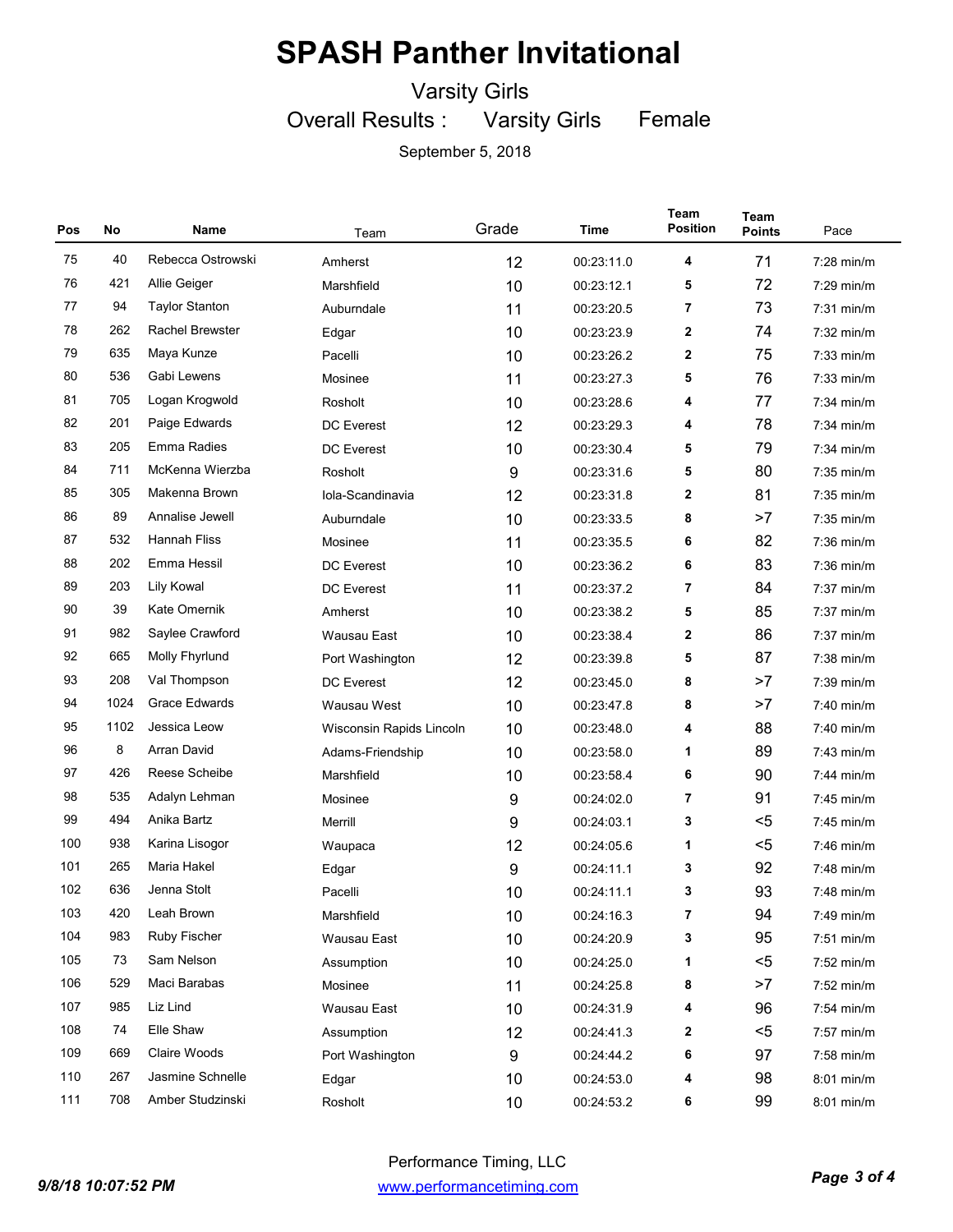Varsity Girls

Overall Results : Varsity Girls Female

| Pos | No             | Name                 | Team                     | Grade | Time       | Team<br><b>Position</b> | Team<br><b>Points</b> | Pace         |
|-----|----------------|----------------------|--------------------------|-------|------------|-------------------------|-----------------------|--------------|
| 112 | 986            | <b>Tessa Olson</b>   | Wausau East              | 12    | 00:25:00.3 | 5                       | 100                   | 8:03 min/m   |
| 113 | 707            | McKenzie Stalter     | Rosholt                  | 12    | 00:25:04.3 | 7                       | 101                   | $8:05$ min/m |
| 114 | 1104           | Elise Moon           | Wisconsin Rapids Lincoln | 9     | 00:25:04.3 | 5                       | 102                   | $8:05$ min/m |
| 115 | 614            | Franke Will          | <b>Northland Pines</b>   | 9     | 00:25:09.5 | 2                       | 103                   | $8:06$ min/m |
| 116 | 1103           | Avery Mcmillan       | Wisconsin Rapids Lincoln | 10    | 00:25:10.0 | 6                       | 104                   | $8:07$ min/m |
| 117 | 600            | Molly McCarthy       | Nekoosa                  | 11    | 00:25:13.3 | 1                       | 105                   | $8:08$ min/m |
| 118 | 266            | Lydia Myszka         | Edgar                    | 12    | 00:25:17.0 | 5                       | 106                   | $8:09$ min/m |
| 119 | 599            | Emma Krug            | Nekoosa                  | 11    | 00:25:17.2 | 2                       | 107                   | $8:09$ min/m |
| 120 | 497            | Sadie Wakefield      | Merrill                  | 11    | 00:25:22.5 | 4                       | $5$                   | $8:11$ min/m |
| 121 | 632            | Katy Czerwinski      | 11<br>Pacelli            |       | 00:25:33.2 | 4                       | 108                   | $8:14$ min/m |
| 122 | 41             | Victoria Weier       | Amherst                  | 12    | 00:25:37.0 | 6                       | 109                   | $8:15$ min/m |
| 123 | 710            | Amanda Wanta         | Rosholt                  | 12    | 00:25:41.7 | 8                       | >7                    | $8:17$ min/m |
| 124 | 984            | Ellie Geiger         | Wausau East              | 11    | 00:25:47.8 | 6                       | 110                   | $8:19$ min/m |
| 125 | 1107           | Cora Zwicke          | Wisconsin Rapids Lincoln | 9     | 00:25:48.4 | 7                       | 111                   | $8:19$ min/m |
| 126 | 1100           | Alyssa Banta         | Wisconsin Rapids Lincoln | 11    | 00:26:09.7 | 8                       | >7                    | $8:26$ min/m |
| 127 | 611            | Natalie Fluegel      | <b>Northland Pines</b>   | 10    | 00:26:10.9 | 3                       | 112                   | $8:26$ min/m |
| 128 | 36             | Samantha Anglemyer   | Amherst                  | 9     | 00:26:24.5 | 7                       | 113                   | $8:31$ min/m |
| 129 | 307            | Jessica Schaefer     | Iola-Scandinavia         | 12    | 00:26:36.5 | 3                       | 114                   | $8:35$ min/m |
| 130 | 601            | Maggie Searles       | Nekoosa                  | 11    | 00:26:41.9 | 3                       | 115                   | $8:36$ min/m |
| 131 | 10             | Jayden Frank         | Adams-Friendship         | 12    | 00:26:44.9 | 2                       | 116                   | $8:37$ min/m |
| 132 | 268            | Kiara Tanackovic     | Edgar                    | 11    | 00:26:48.5 | 6                       | 117                   | $8:38$ min/m |
| 133 | 9              | Carrissa Frank       | Adams-Friendship         | 12    | 00:26:56.1 | 3                       | 118                   | $8:41$ min/m |
| 134 | 612            | Jillian Gleason      | <b>Northland Pines</b>   | 11    | 00:27:11.8 | 4                       | 119                   | $8:46$ min/m |
| 135 | 76             | Oliva Wilson         | Assumption               | 9     | 00:27:21.0 | 3                       | $5$                   | $8:49$ min/m |
| 136 | 937            | <b>Brooke Hansen</b> | Waupaca                  | 11    | 00:27:22.2 | 2                       | $5$                   | $8:49$ min/m |
| 137 | 613            | Sophia Lane          | <b>Northland Pines</b>   | 10    | 00:27:42.3 | 5                       | 120                   | $8:56$ min/m |
| 138 | 11             | Maureen Winsor       | Adams-Friendship         | 9     | 00:28:28.8 | 4                       | 121                   | $9:11$ min/m |
| 139 | 598            | Sierra Andrews       | Nekoosa                  | 10    | 00:28:43.9 | 4                       | 122                   | $9:16$ min/m |
| 140 | 306            | Lydia Johnsrud       | Iola-Scandinavia         | 9     | 00:28:54.5 | 4                       | 123                   | 9:19 min/m   |
| 141 | $\overline{7}$ | Anna Beaver          | Adams-Friendship         | 12    | 00:29:03.1 | 5                       | 124                   | 9:22 min/m   |
| 142 | 631            | Anika Brandl         | Pacelli                  | 11    | 00:29:13.2 | 5                       | 125                   | 9:25 min/m   |
| 143 | 264            | Teresa Hackel        | Edgar                    | 11    | 00:30:35.1 | 7                       | 126                   | $9:51$ min/m |
| 144 | 308            | Tara Thompson        | Iola-Scandinavia         | 9     | 00:31:06.7 | 5                       | 127                   | 10:02 min/m  |
| 145 | 75             | Danielle Smits       | Assumption               | 11    | 00:31:31.6 | 4                       | $5$                   | 10:10 min/m  |
| 146 | 602            | Jalena Sprague       | Nekoosa                  | 11    | 00:32:58.7 | 5                       | 128                   | 10:38 min/m  |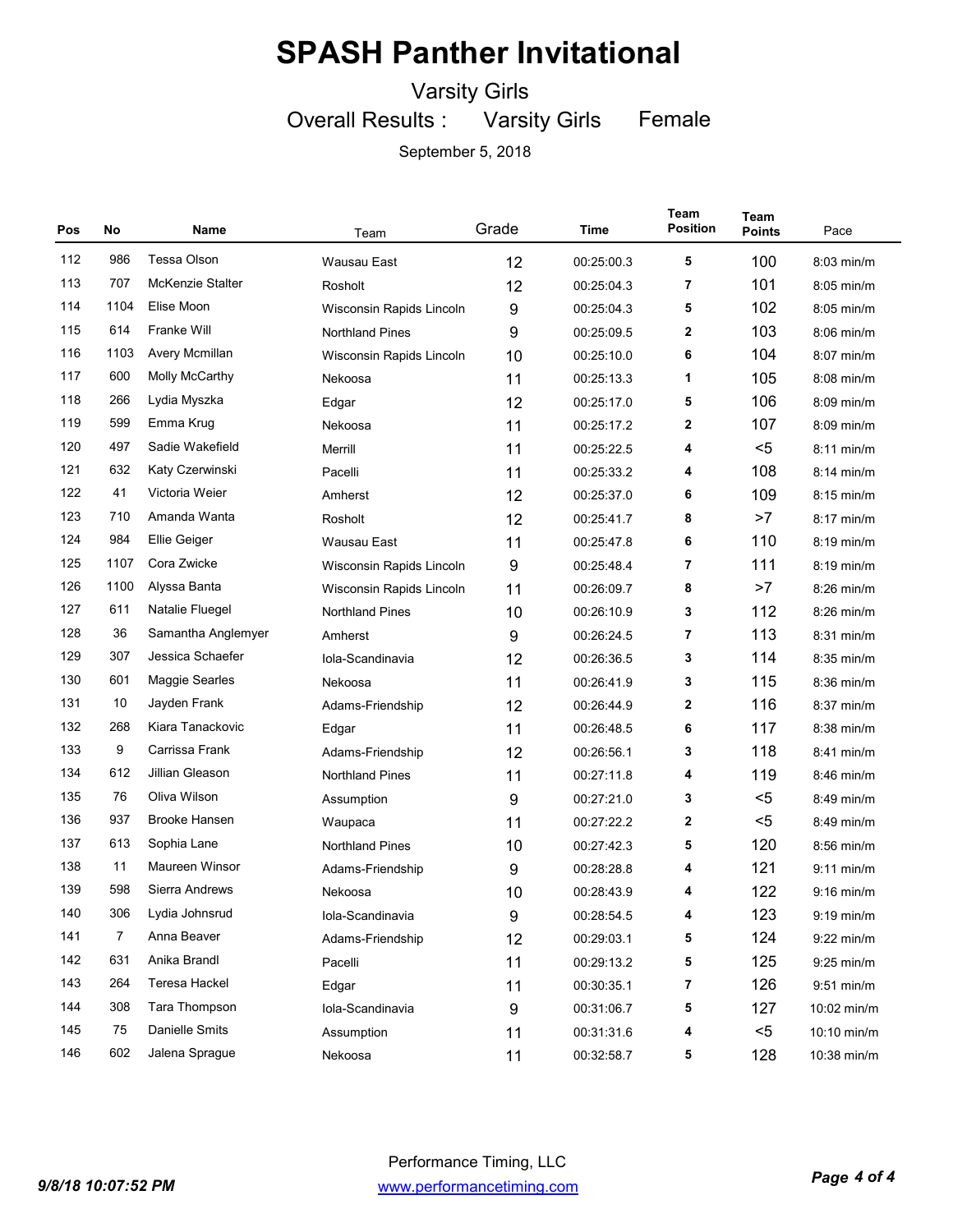#### **Team Results Varsity Girls**

|   | Team name: Stevens Point    |         |                   | Team result: <b>53</b> | Team Pos:1         |
|---|-----------------------------|---------|-------------------|------------------------|--------------------|
|   | <b>Team Pos Overall Pos</b> | Race No | <b>Name</b>       | <b>Finish Time</b>     | <b>Team Points</b> |
|   |                             | 748     | Roisin Willis     | 00:18:54               |                    |
|   | 5                           | 741     | Grace Belson      | 00:20:19               | 5                  |
|   | 13                          | 742     | Sara Hopper       | 00:21:12               | 13                 |
| 4 | 14                          | 743     | Autumn Itzen      | 00:21:18               | 14                 |
| 5 | 20                          | 744     | Emelia Johnson    | 00:21:28               | 20                 |
| 6 | 49                          | 747     | Madelyn Schneider | 00:22:04               | 47                 |
|   | 54                          | 746     | Josie Reeve       | 00:22:19               | 52                 |
| 8 | 73                          | 814     | Javden Jones      | 00:23:08               | >7                 |

|   | Team name: Verona Area      |         |                 | Team Pos:2<br>Team result: <b>108</b> |                    |  |
|---|-----------------------------|---------|-----------------|---------------------------------------|--------------------|--|
|   | <b>Team Pos Overall Pos</b> | Race No | Name            | <b>Finish Time</b>                    | <b>Team Points</b> |  |
|   | 18                          | 911     | Abby Wampfler   | 00:21:26                              | 18                 |  |
|   | 19                          | 909     | Emma Petta      | 00:21:27                              | 19                 |  |
| 3 | 22                          | 910     | Leah Remiker    | 00:21:33                              | 22                 |  |
| 4 | 24                          | 908     | Anna Knueve     | 00:21:37                              | 24                 |  |
| 5 | 26                          | 906     | Lucinda Bakken  | 00:21:38                              | 25                 |  |
| 6 | 30                          | 907     | Jamie Hogan     | 00:21:42                              | 28                 |  |
|   | 33                          | 912     | Lucy Waschbusch | 00:21:45                              | 31                 |  |

|   | Team name: Neenah           |         |                    | Team result: <b>159</b> | Team Pos:3         |
|---|-----------------------------|---------|--------------------|-------------------------|--------------------|
|   | <b>Team Pos Overall Pos</b> | Race No | Name               | <b>Finish Time</b>      | <b>Team Points</b> |
|   | 8                           | 565     | Krista Baumgartner | 00:20:37                | 8                  |
|   | 31                          | 570     | Paige Larson       | 00:21:43                | 29                 |
| 3 | 41                          | 568     | Vanessa Kuenzi     | 00:21:55                | 39                 |
| 4 | 43                          | 569     | Lydia Larsen       | 00:22:00                | 41                 |
| 5 | 44                          | 572     | Grace Rogers       | 00:22:01                | 42                 |
| 6 | 64                          | 583     | Kira Fritsch       | 00:22:39                | 62                 |
|   | 65                          | 571     | Rebecca Marsh      | 00:22:43                | 63                 |
| 8 | 67                          | 566     | Elliana King       | 00:22:49                | >7                 |

|   | Team name: Beaver Dam       |         |                  | Team result: <b>167</b> | Team Pos:4         |
|---|-----------------------------|---------|------------------|-------------------------|--------------------|
|   | <b>Team Pos Overall Pos</b> | Race No | Name             | <b>Finish Time</b>      | <b>Team Points</b> |
|   | 15                          | 133     | Jada Donaldson   | 00:21:20                | 15                 |
|   | 29                          | 132     | Mariah Alvarez   | 00:21:40                | 27                 |
|   | 38                          | 138     | Rachel Uhrich    | 00:21:51                | 36                 |
| 4 | 45                          | 135     | Hannah Hallman   | 00:22:02                | 43                 |
| 5 | 48                          | 134     | Corey Gundert    | 00:22:04                | 46                 |
| 6 | 60                          | 136     | Morgan Kuhl      | 00:22:29                | 58                 |
|   | 74                          | 137     | Aleiah Pillsbury | 00:23:10                | 70                 |

|   | Team name: Auburndale       |         |                  | Team result: <b>202</b> | Team Pos:5         |
|---|-----------------------------|---------|------------------|-------------------------|--------------------|
|   | <b>Team Pos Overall Pos</b> | Race No | <b>Name</b>      | <b>Finish Time</b>      | <b>Team Points</b> |
|   | 16                          | 96      | McKenna Zieher   | 00:21:22                | 16                 |
|   | 32                          | 90      | Isabella Jewell  | 00:21:44                | 30                 |
|   | 42                          | 93      | Macie Schmeiser  | 00:21:57                | 40                 |
|   | 53                          | 95      | Erricka Zenner   | 00:22:17                | 51                 |
| 5 | 68                          | 92      | Vanessa Mitchell | 00:22:50                | 65                 |
| 6 | 72                          | 91      | Jordyn Karl      | 00:23:04                | 69                 |
|   | 77                          | 94      | Taylor Stanton   | 00:23:21                | 73                 |
|   | 86                          | 89      | Annalise Jewell  | 00:23:34                | >7                 |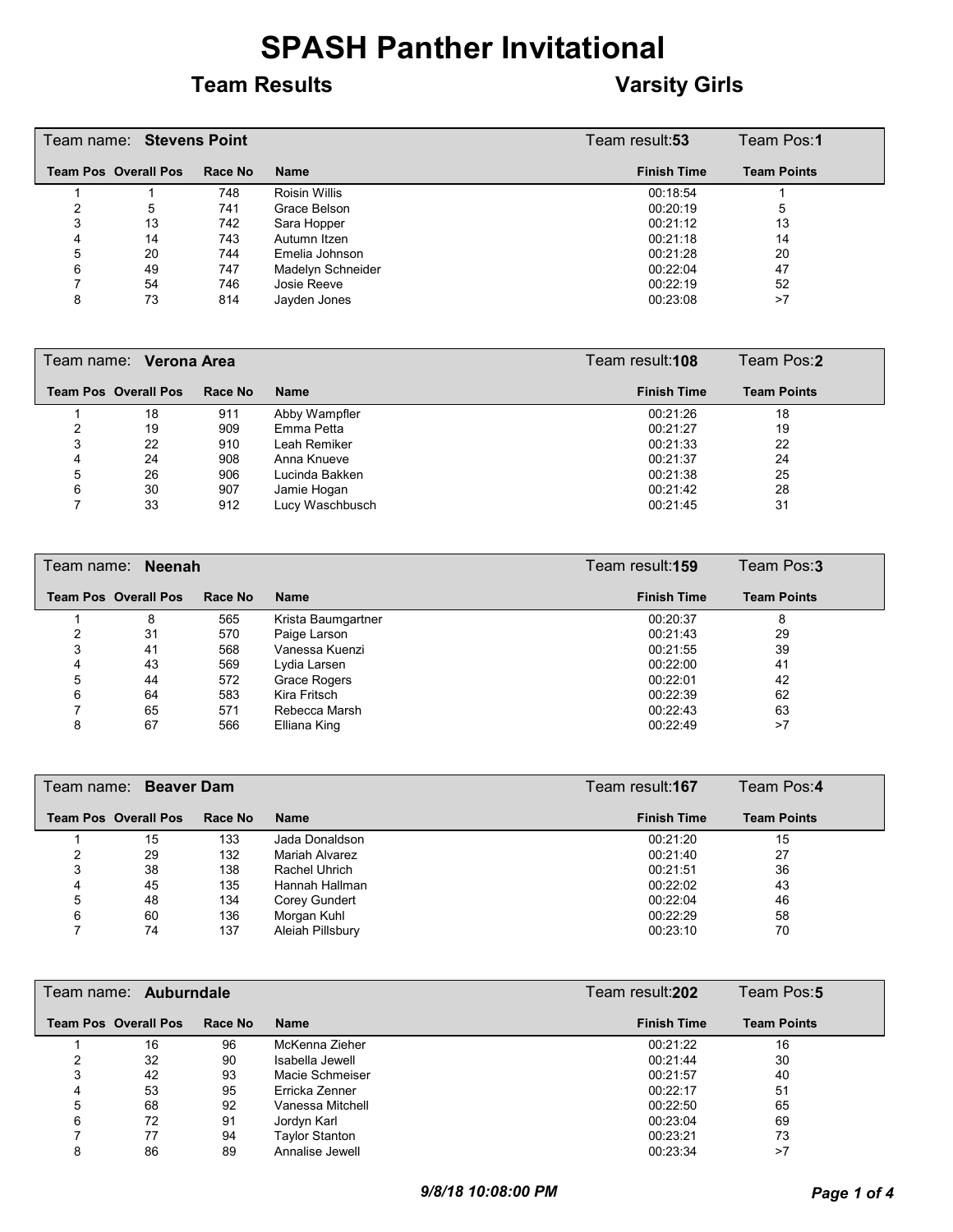**Team Pos Overall Pos Race No Name Finish Time**

**Team Points**

|   | Team name: Marshfield       |         |                     | Team result: <b>211</b> | Team Pos:6         |
|---|-----------------------------|---------|---------------------|-------------------------|--------------------|
|   | <b>Team Pos Overall Pos</b> | Race No | <b>Name</b>         | <b>Finish Time</b>      | <b>Team Points</b> |
|   | 9                           | 423     | Eliana Kanitz       | 00:20:44                | 9                  |
| າ | 35                          | 419     | <b>Bailey Bauer</b> | 00:21:45                | 33                 |
| 3 | 46                          | 422     | Meghan Jaeger       | 00:22:02                | 44                 |
|   | 55                          | 425     | Kairi Kim           | 00:22:20                | 53                 |
| 5 | 76                          | 421     | Allie Geiger        | 00:23:13                | 72                 |
| 6 | 97                          | 426     | Reese Scheibe       | 00:23:59                | 90                 |
|   | 103                         | 420     | Leah Brown          | 00:24:17                | 94                 |

|   | Team name: Wisconsin Rapids Lincoln |         |                      | Team result: <b>212</b> | Team Pos:7         |  |
|---|-------------------------------------|---------|----------------------|-------------------------|--------------------|--|
|   | <b>Team Pos Overall Pos</b>         | Race No | <b>Name</b>          | <b>Finish Time</b>      | <b>Team Points</b> |  |
|   | 4                                   | 1106    | <b>Willow Sering</b> | 00:20:01                | 4                  |  |
|   | 6                                   | 1101    | Faith Dix            | 00:20:25                | 6                  |  |
|   | 12                                  | 1105    | Sarah Price          | 00:21:05                | 12                 |  |
| 4 | 95                                  | 1102    | Jessica Leow         | 00:23:49                | 88                 |  |
| 5 | 114                                 | 1104    | Elise Moon           | 00:25:05                | 102                |  |
| 6 | 116                                 | 1103    | Avery Mcmillan       | 00:25:11                | 104                |  |
|   | 125                                 | 1107    | Cora Zwicke          | 00:25:49                | 111                |  |
| 8 | 126                                 | 1100    | Alyssa Banta         | 00:26:10                | >7                 |  |

|   | Team name: Wausau West      |         |                  | Team result:221    | Team Pos:8         |  |
|---|-----------------------------|---------|------------------|--------------------|--------------------|--|
|   | <b>Team Pos Overall Pos</b> | Race No | <b>Name</b>      | <b>Finish Time</b> | <b>Team Points</b> |  |
|   | 27                          | 1022    | Grace Albee      | 00:21:40           | 26                 |  |
|   | 36                          | 1026    | Rachel Jaworski  | 00:21:46           | 34                 |  |
| 3 | 40                          | 1023    | Isabella D'Burke | 00:21:53           | 38                 |  |
| 4 | 61                          | 1025    | Alex Galang      | 00:22:32           | 59                 |  |
| 5 | 66                          | 1027    | Lizzy Mikulich   | 00:22:46           | 64                 |  |
| 6 | 70                          | 1028    | Alivia Rass      | 00:22:56           | 67                 |  |
|   | 71                          | 1029    | Rachel Trevino   | 00:22:59           | 68                 |  |
| 8 | 94                          | 1024    | Grace Edwards    | 00:23:48           | >7                 |  |

|   | Team name: DC Everest       |         |                  | Team result: <b>231</b> | Team Pos:9         |
|---|-----------------------------|---------|------------------|-------------------------|--------------------|
|   | <b>Team Pos Overall Pos</b> | Race No | <b>Name</b>      | <b>Finish Time</b>      | <b>Team Points</b> |
|   |                             | 206     | Malorie Schmoll  | 00:20:28                |                    |
| ົ | 17                          | 207     | Hanna Stuedemann | 00:21:24                | 17                 |
| 3 | 52                          | 204     | Kaylie Lyga      | 00:22:17                | 50                 |
| 4 | 82                          | 201     | Paige Edwards    | 00:23:30                | 78                 |
| 5 | 83                          | 205     | Emma Radies      | 00:23:31                | 79                 |
| 6 | 88                          | 202     | Emma Hessil      | 00:23:37                | 83                 |
|   | 89                          | 203     | Lily Kowal       | 00:23:38                | 84                 |
| 8 | 93                          | 208     | Val Thompson     | 00:23:46                | >7                 |

|   | Team name: Port Washington  |         |                       | Team result:236    | Team Pos: <b>10</b> |
|---|-----------------------------|---------|-----------------------|--------------------|---------------------|
|   | <b>Team Pos Overall Pos</b> | Race No | <b>Name</b>           | <b>Finish Time</b> | <b>Team Points</b>  |
|   | 10                          | 667     | <b>Bethany Stacey</b> | 00:20:51           | 10                  |
|   | 39                          | 663     | Jill Cavanaugh        | 00:21:52           | 37                  |
| 3 | 47                          | 668     | Mira Stimac           | 00:22:03           | 45                  |
| 4 | 59                          | 666     | Emma Goodman          | 00:22:28           | 57                  |
| 5 | 92                          | 665     | Molly Fhyrlund        | 00:23:40           | 87                  |
| 6 | 109                         | 669     | Claire Woods          | 00:24:45           | 97                  |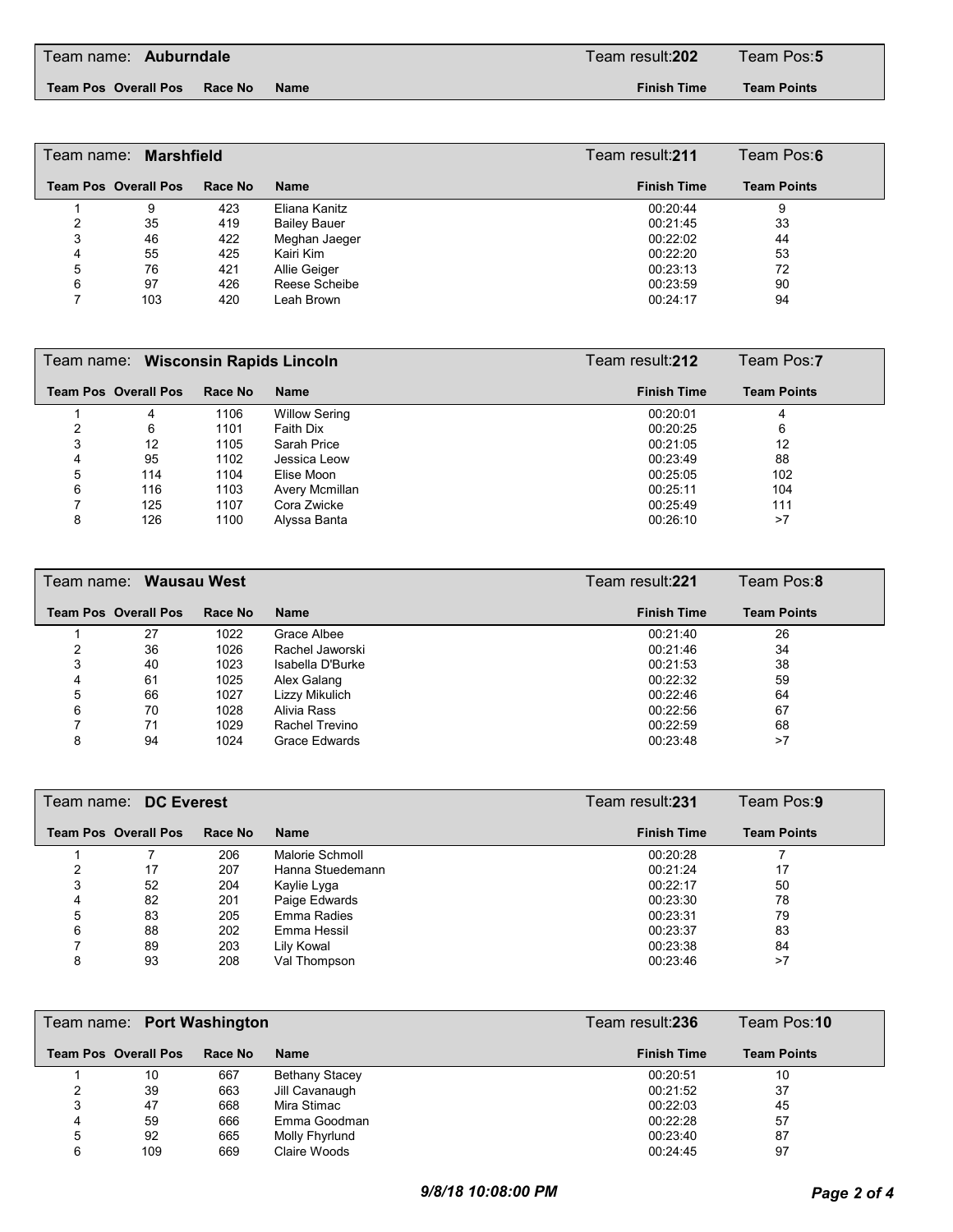**Team Pos Overall Pos Race No Name Finish Time**

**Team Points**

| Team name: <b>Rosholt</b> |                             |         |                     | Team result: <b>245</b> | Team Pos:11        |
|---------------------------|-----------------------------|---------|---------------------|-------------------------|--------------------|
|                           | <b>Team Pos Overall Pos</b> | Race No | <b>Name</b>         | <b>Finish Time</b>      | <b>Team Points</b> |
|                           | 11                          | 712     | Jordan Zdroik       | 00:20:57                | 11                 |
|                           | 23                          | 706     | Taylor Krogwold     | 00:21:34                | 23                 |
| 3                         | 56                          | 709     | Jenna Trzebiatowski | 00:22:24                | 54                 |
|                           | 81                          | 705     | Logan Krogwold      | 00:23:29                | 77                 |
| 5                         | 84                          | 711     | McKenna Wierzba     | 00:23:32                | 80                 |
| 6                         | 111                         | 708     | Amber Studzinski    | 00:24:54                | 99                 |
|                           | 113                         | 707     | McKenzie Stalter    | 00:25:05                | 101                |
| 8                         | 123                         | 710     | Amanda Wanta        | 00:25:42                | >7                 |

| Team name: Mosinee |                             |         |                 | Team result:305    | Team Pos:12        |
|--------------------|-----------------------------|---------|-----------------|--------------------|--------------------|
|                    | <b>Team Pos Overall Pos</b> | Race No | <b>Name</b>     | <b>Finish Time</b> | <b>Team Points</b> |
|                    | 50                          | 531     | Kate Fitzgerald | 00:22:08           | 48                 |
|                    | 57                          | 530     | Olivia Donohue  | 00:22:25           | 55                 |
| 3                  | 62                          | 533     | Allison Kordus  | 00:22:35           | 60                 |
|                    | 69                          | 534     | Allie Kukuczka  | 00:22:55           | 66                 |
| 5                  | 80                          | 536     | Gabi Lewens     | 00:23:28           | 76                 |
| 6                  | 87                          | 532     | Hannah Fliss    | 00:23:36           | 82                 |
|                    | 98                          | 535     | Adalyn Lehman   | 00:24:03           | 91                 |
| 8                  | 106                         | 529     | Maci Barabas    | 00:24:26           | >7                 |

|   | Team name: Amherst          |         | Team result:305    | Team Pos:13        |                    |
|---|-----------------------------|---------|--------------------|--------------------|--------------------|
|   | <b>Team Pos Overall Pos</b> | Race No | <b>Name</b>        | <b>Finish Time</b> | <b>Team Points</b> |
|   | 34                          | 42      | Dylan Werachowski  | 00:21:45           | 32                 |
|   | 58                          | 38      | Nicole Eiden       | 00:22:28           | 56                 |
| 3 | 63                          | 37      | Lindsay Dose       | 00:22:36           | 61                 |
|   | 75                          | 40      | Rebecca Ostrowski  | 00:23:12           | 71                 |
| 5 | 90                          | 39      | Kate Omernik       | 00:23:39           | 85                 |
| 6 | 122                         | 41      | Victoria Weier     | 00:25:38           | 109                |
|   | 128                         | 36      | Samantha Anglemyer | 00:26:25           | 113                |

|   | Team name: Edgar            |         |                        | Team result:373    | Team Pos:14        |
|---|-----------------------------|---------|------------------------|--------------------|--------------------|
|   | <b>Team Pos Overall Pos</b> | Race No | <b>Name</b>            | <b>Finish Time</b> | <b>Team Points</b> |
|   |                             | 263     | Marissa Ellenbecker    | 00:20:00           |                    |
|   | 78                          | 262     | <b>Rachel Brewster</b> | 00:23:24           | 74                 |
| 3 | 101                         | 265     | Maria Hakel            | 00:24:12           | 92                 |
| 4 | 110                         | 267     | Jasmine Schnelle       | 00:24:54           | 98                 |
| 5 | 118                         | 266     | Lydia Myszka           | 00:25:18           | 106                |
| 6 | 132                         | 268     | Kiara Tanackovic       | 00:26:49           | 117                |
|   | 143                         | 264     | Teresa Hackel          | 00:30:36           | 126                |

|   | Team name: <b>Wausau East</b> |         |                 | Team result:398    | Team Pos:15        |
|---|-------------------------------|---------|-----------------|--------------------|--------------------|
|   | <b>Team Pos Overall Pos</b>   | Race No | <b>Name</b>     | <b>Finish Time</b> | <b>Team Points</b> |
|   | 21                            | 988     | McKenna Taylor  | 00:21:31           | 21                 |
|   | 91                            | 982     | Saylee Crawford | 00:23:39           | 86                 |
| 3 | 104                           | 983     | Ruby Fischer    | 00:24:21           | 95                 |
| 4 | 107                           | 985     | Liz Lind        | 00:24:32           | 96                 |
| 5 | 112                           | 986     | Tessa Olson     | 00:25:01           | 100                |
| 6 | 124                           | 984     | Ellie Geiger    | 00:25:48           | 110                |